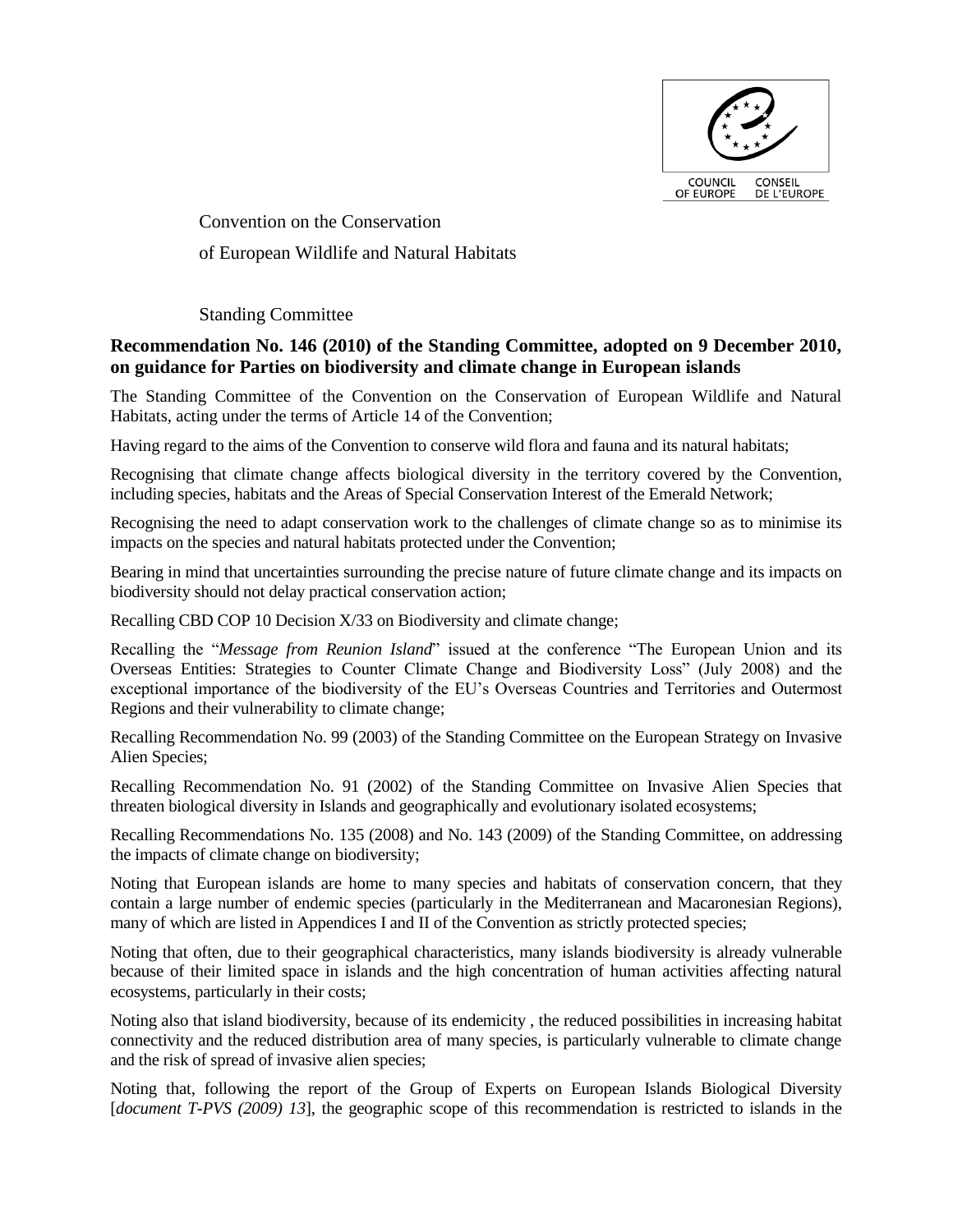Mediterranean and Black Seas, the Baltic Sea, the Arctic and East Atlantic (from Iceland to Ascension Island);

Welcoming and bearing in mind the report "*Climate change and the biodiversity of European islands*' by Ms Cordula Epple [*document T-PVS/Inf (2010) 9*];

Recommends relevant Contracting Parties to the Convention and invites relevant Observer States to:

- 1. Address and communicate the impacts of climate change on island biological diversity and its conservation including coastal and marine biodiversity in the waters surrounding islands;
- 2. Carry out inventories and specific national and European research on island biodiversity that will be most affected by climate change, monitoring their change, identifying in particular species that may go extinct in the next decades, and propose solutions for the conservation of their genetic diversity;
- 3. Carry out a special effort to create more reserves in and around islands, in particular coastal and marine reserves, ensuring their functionality and better integrating biodiversity concerns in development, water and tourism policies;
- 4. Develop specific climate change adaptation policies and action for island biodiversity, taking due account of the proposed guidance set out in the Appendix to the present recommendation.
- 5. Where appropriate, implement the proposed actions of the guidance in appendix to this recommendation.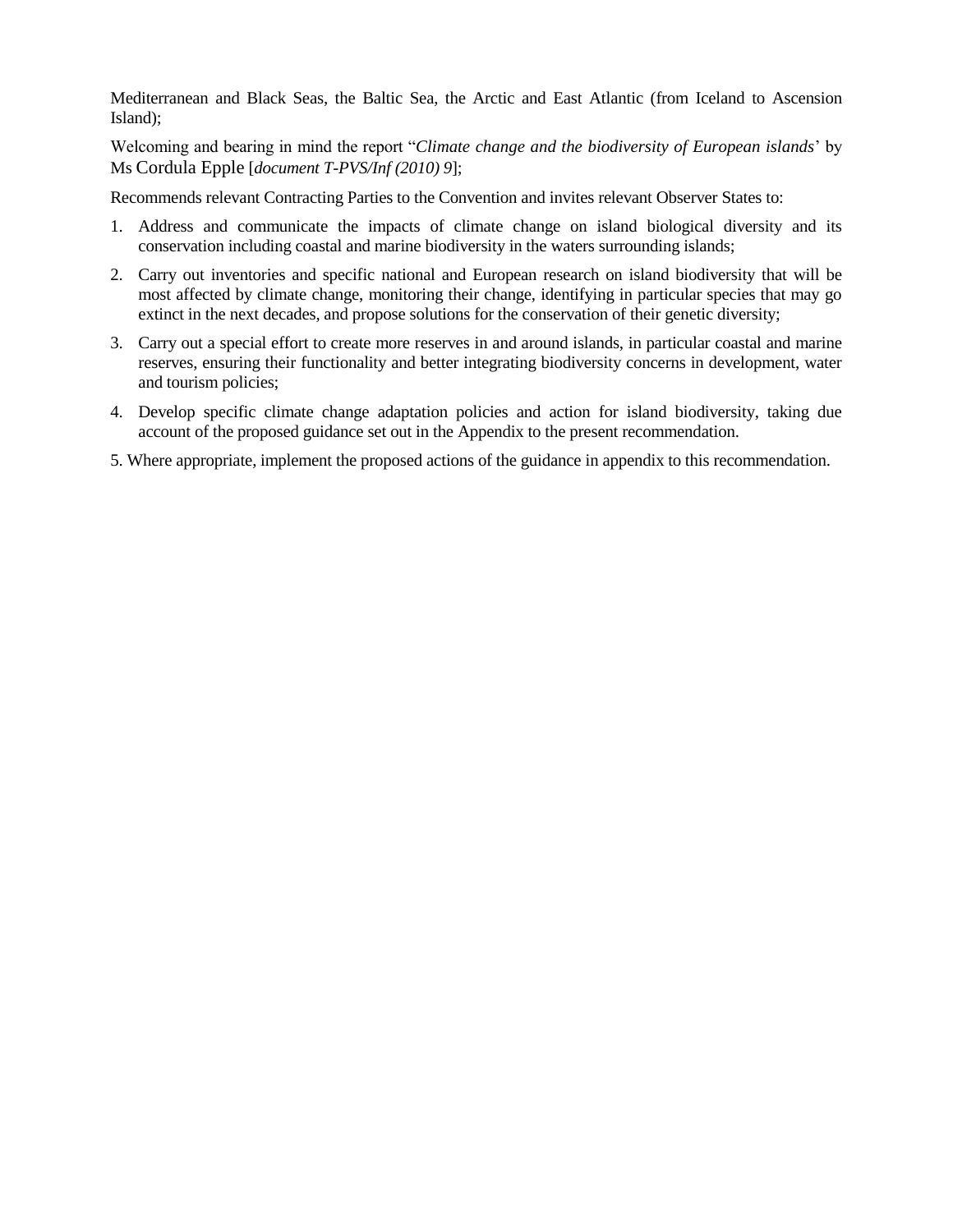## **APPENDIX**

#### **Guidance**

This guidance draws on the expert report commissioned by the Council of Europe and discussed by the Group of Experts on Biodiversity and Climate Change at its meeting in 2010.

Measures that may be considered as appropriate for addressing the impacts of climate change on biodiversity, for the purposes of the application of the Convention, are listed for consideration by Contracting Parties. These measures are offered as examples of action that may be taken by authorities at all levels of governance to address this issue. Other complementary measures may be identified by governments as equally appropriate to their particular circumstances and concerns. Notwithstanding these adaptation measures, there is an urgent need for climate change mitigation actions at local, regional, country and global levels. Effective mitigation is crucial to contain climate change to levels within which we may have a reasonable chance of achieving effective adaptation. Although these recommendation focus on the adaptation to climate change, it is important to bear in mind that, on the one hand, climate change mitigation activities may be harmful to biodiversity and, on the other hand, the conservation and restoration of certain ecosystem types in particular forests and wetlands have to play an important role in the overall mitigation effort.

The effects of climate change on island biodiversity are complex. The impacts of a changing climate on the species and habitats protected by the Bern Convention may differ widely, depending on the species and the interactions with other species and/or their habitats, as well as according to location and, especially latitude. The effects that climate change mitigation and adaptation measures, taken in other sectors, can have on species and habitats should also be considered in order to avoid negative impacts.

#### **Islands and climate change**

Islands are more vulnerable than other territories as in many of them there has been an intensive human occupation and because some of them are small so that developments that would be environmentally feasible in the continent have greater impact on natural ecosystems. Pollution is often a problem in islands, linked with relatively high human density, and often not much water. Management of waste can be a challenge due to scarcity of land. The absence of long rivers in small islands has often lead in Mediterranean and Macaronesian islands to water scarcity, intensive use of ground water and sometimes saline intrusions. Invasive alien species have a strongest impact on island endemics than in flora and fauna elsewhere. This marked environmental fragility of island ecosystems is likely to be worsened by climate change.

European islands are home to many species and habitats of conservation concern, including endemic as well as threatened biodiversity. Endemism is largely concentrated on islands in the Mediterranean and Macaronesian region. There are significant knowledge gaps concerning current and potential future impacts of climate change on European island biodiversity. However, there is enough evidence to demonstrate that impacts already take place and are likely to increase in future. Processes related to climate change which are particularly relevant in the island context include sea level rise and the possibility of increasing incidence of invasive alien species. Available measures to support adaptation for biodiversity are similar to those recommended for other areas However, possibilities to enhance connectivity beyond the individual island are limited so that a greater attention has to be paid to island unique ecosystems and their conservation.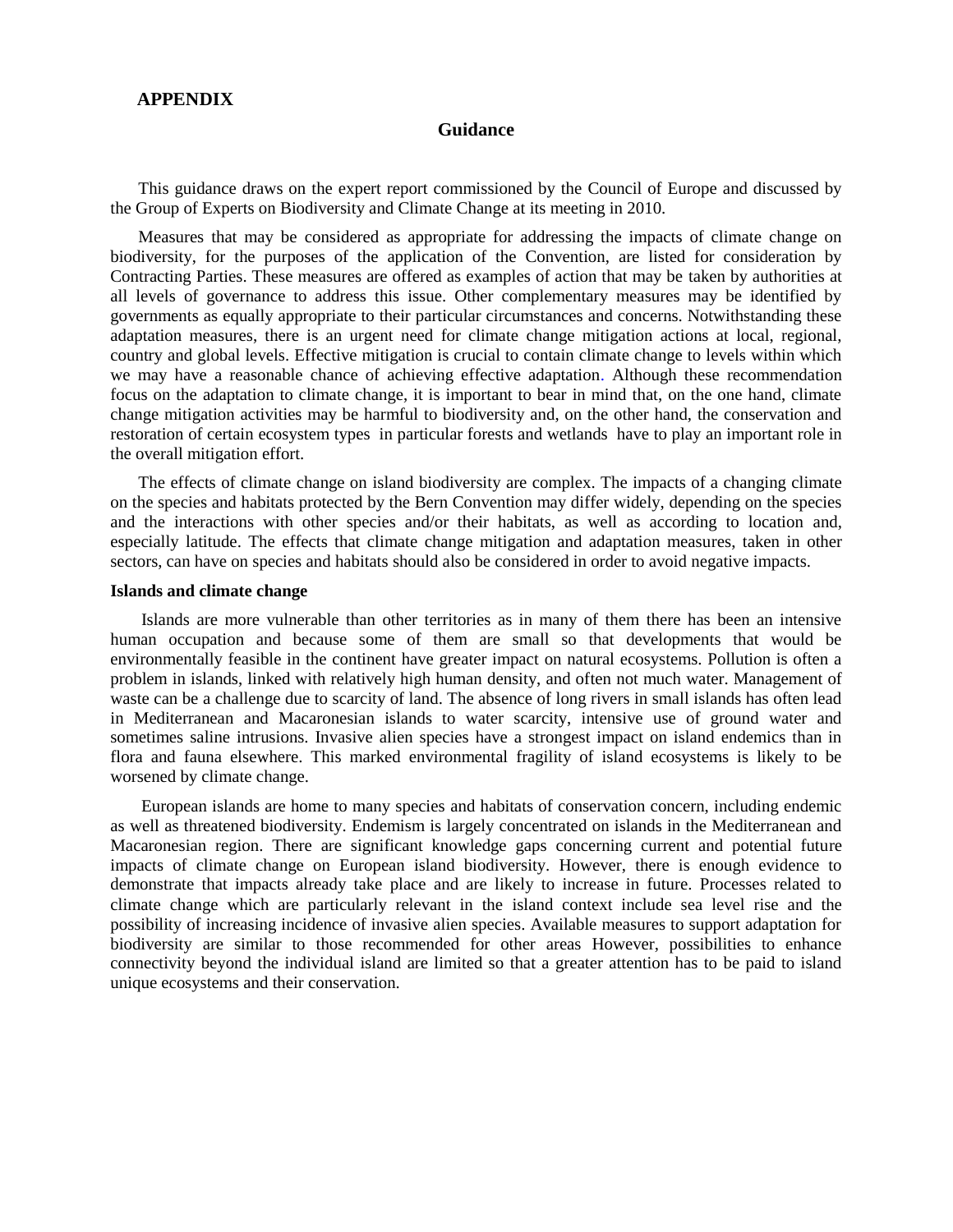## **PROPOSED ACTIONS**

#### **1. Applying general policy on climate change adaptation to islands**

Fully implement previous Bern Convention recommendations relevant to the conservation of island biodiversity under climate change which have already been approved by the Standing Committee and should be applied in the island context as a matter of urgency.

These include:

- Bern Convention Recommendation 135 (2008) on addressing the impacts of climate change on biodiversity, and in particular the points of guidance on taking an integrated approach to climate change response activities, addressing non-climatic threats to vulnerable species, taking early action on the protection of island-endemic amphibian and reptile species, maintaining and restoring large intact habitats as well as ecosystem structure and function, establishing networks of interconnected protected areas, increasing protected area coverage where necessary to ensure that vulnerable species groups and habitats are included, establishing buffer zones around conservation areas, avoiding development in coastal areas, considering the role of species translocation and ex situ conservation, ensuring policy integration, using adaptive management and addressing invasive species issues.
- Bern Convention Recommendation 143 (2009) on further guidance for Parties on biodiversity and climate change, and in particular the points of guidance on minimising threats to vulnerable invertebrates and plants, including in Atlantic and Mediterranean islands, implementing appropriate protected area management to increase resilience and considering mechanisms for implementation of off-protected areas management.
- Bern Convention Recommendation 91 (2002) on invasive species that threaten biological diversity on islands and evolutionary isolated ecosystem which ask for special mechanisms to prohibit intentional introduction of alien species and special precautionary measures to avoid their unintentional introduction.
- The European Strategy on Invasive Species endorsed in [Recommendation No. 99](http://www.coe.int/t/dg4/cultureheritage/Conventions/Bern/Recommendations/Rec99_2003_en.pdf) (2003) which requests Contracting Parties to draw up and implement national strategies on invasive alien species taking into account that guidance.

## **2. Islands of special concern**

When developing adaptation measures, special consideration should be given to islands of the Mediteranean and Macaronesian regions because of their high rates of endemism and expected serious changes in precipitation regimes, and within these regions particularly to those sites hosting vulnerable or threatened endemic taxa, or unique habitat types; mountain habitats in both regions are under a double threat of being small, be particularly isolated and often, contain unique ecosystems or species that can migrate nowhere (like the high Canarian mountain) .

Identify islands in other regions may also contain highly sensitive biota which require attention, as exemplified by the observed drastic declines in seabird populations of the North East Atlantic region.

#### **3. Ensuring preservation of species that may lose their climate space**

Because many island species have no or little possibility to migrate or extend their geographical range to other territories, and taking into account the high level of endemism on certain islands, special consideration should be given to the question of ex situ conservation and translocation for those species which are threatened with extinction in their current habitat, and unlikely to be able to reach other suitable habitat by natural dispersal. Although both ex situ and translocation measures are very resource-intensive strategies and not always feasible in practice, and translocation also carries a significant amount of risk to biota in the target area, where such options exist they may be the only way to ensure the survival of certain taxa.